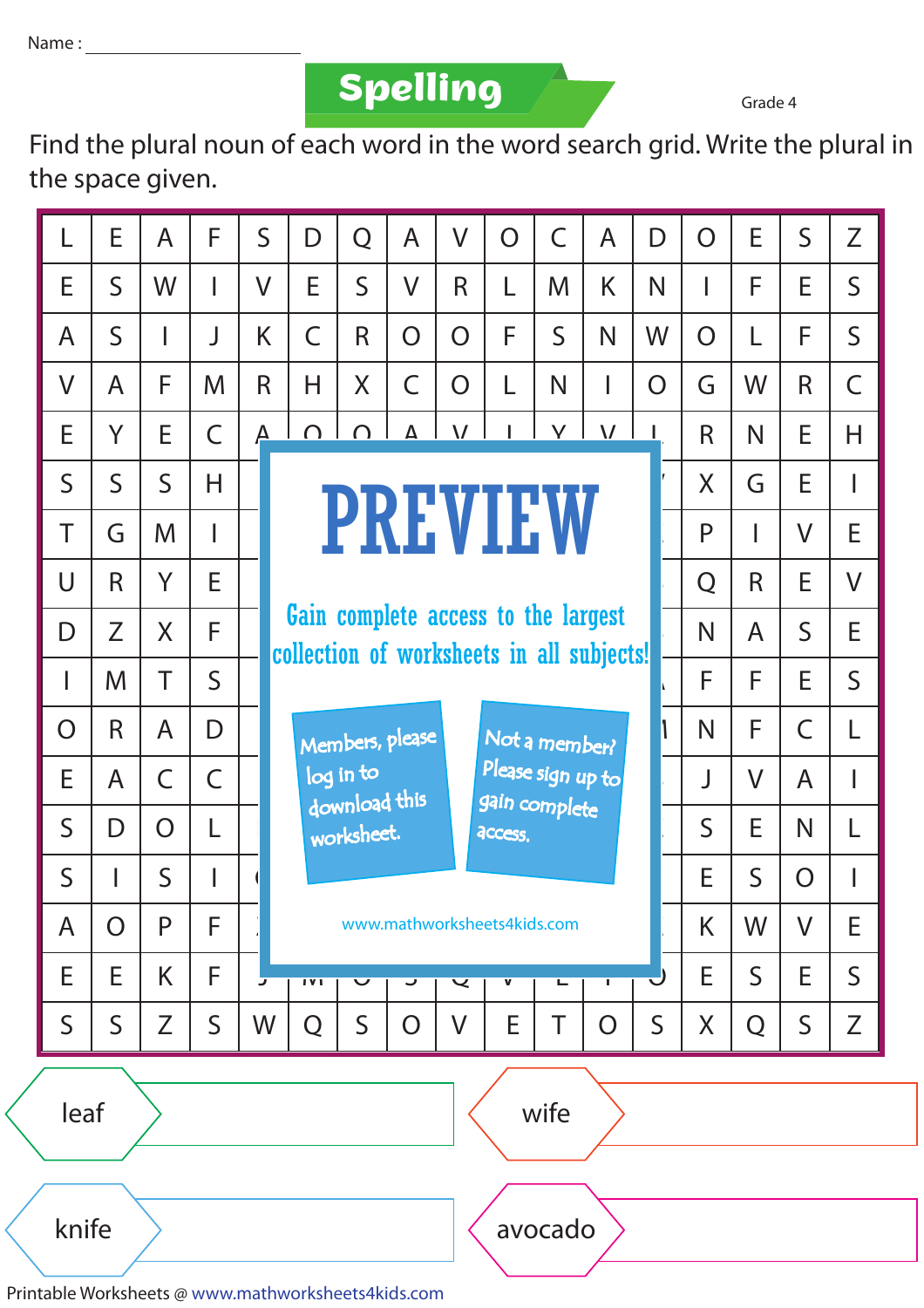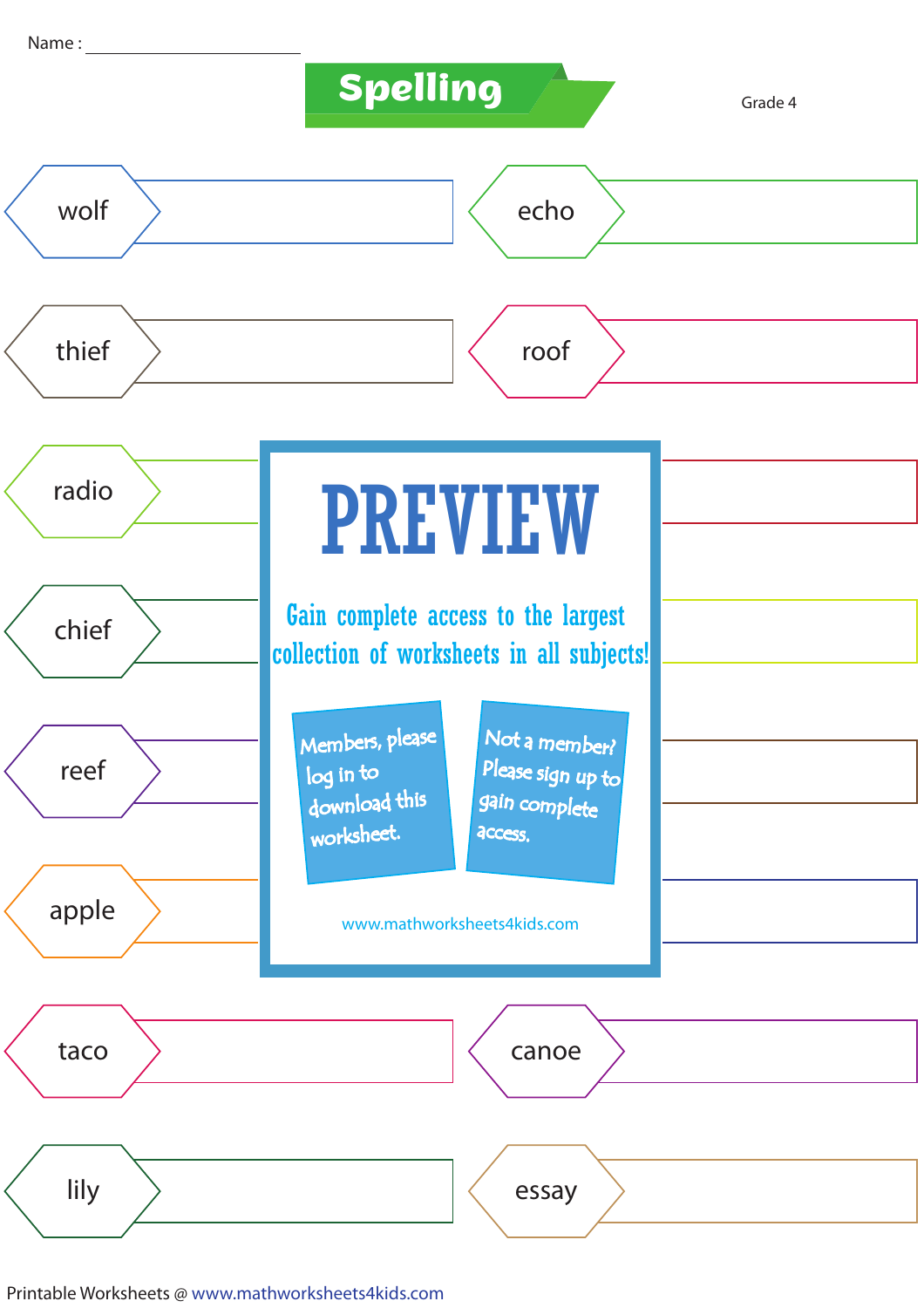## Name : **Answer Key**

**Spelling**

Grade 4

Find the plural noun of each word in the word search grid. Write the plural in the space given.